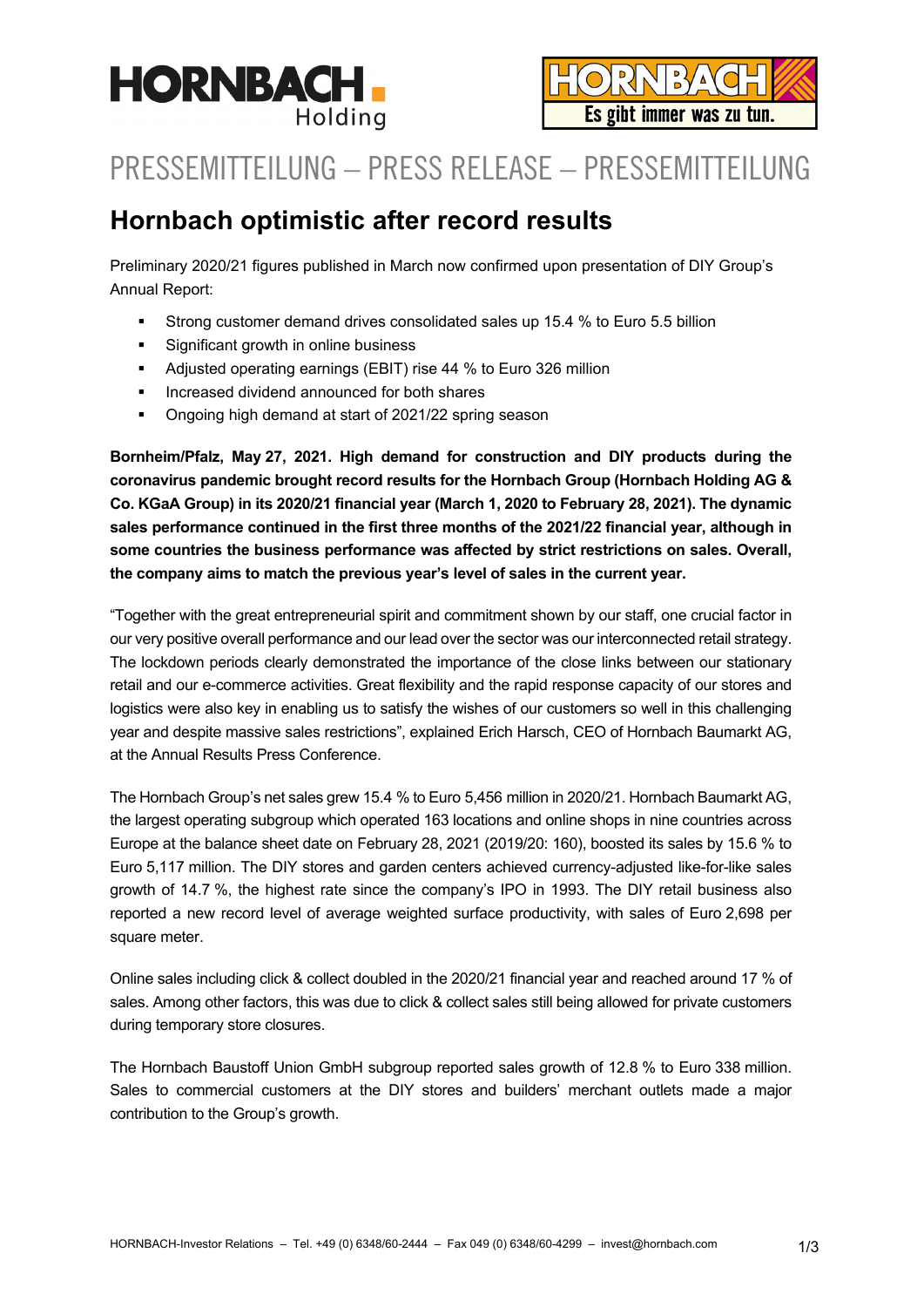#### **Significant rise in earnings – proposed increase in dividend**

Thanks to its strong sales growth, the Hornbach Group significantly increased its operating earnings strength compared with the previous year. EBIT adjusted to exclude non-operating one-off items (adjusted EBIT) showed clearly disproportionate growth compared with sales, rising 43.8 % to Euro 326.4 million (2019/20: Euro 227.0 million). The adjusted EBIT margin climbed from 4.8 % to 6.0 %. At the Hornbach Baumarkt AG subgroup, adjusted EBIT rose 53.3 % to Euro 278.8 million and the adjusted EBIT margin from 4.1 % to 5.4 %. Particularly worth noting is the striking improvement in profitability at the DIY stores in Germany, where the adjusted EBIT margin surged 150 base points to 3.1 %. The Other European Countries region gained further ground at an already high level and increased its adjusted EBIT margin by 130 base points to 8.0 %.

Earnings per Holding share rose from Euro 6.56 to Euro 10.33. The Board of Management and Supervisory Board will propose increasing the dividend from Euro 1.50 to Euro 2.00 for approval by the (virtual) Annual General Meeting of Hornbach Holding AG & Co. KGaA to be held on July 8, 2021. For Hornbach Baumarkt AG, it is planned to increase the dividend from Euro 0.68 to Euro 0.90.

This very strong earnings performance led the operating cash flow to rise from Euro 324.5 million to Euro 346.5 million. At Euro 154.4 million, the Hornbach Group's investments were around 18 % higher in the 2020/21 financial year than in the previous year.

#### **Hornbach expects changes in consumer behavior to last**

The start to the 2021/22 spring season was affected by restrictions on sales, which varied from region to region in terms of their strictness and duration, and by changeable weather conditions. However, these factors were countered by ongoing high customer demand across all distribution channels.

"The challenges facing the Hornbach Group in spring have not decreased compared with the situation a year ago. One aspect we believe will endure is the sustainable change in consumer behavior, in which people accord greater importance to their private surroundings at home and in their gardens. That should provide a good foundation for our business performance in 2021/22 while also fueling demand for construction and DIY projects in the longer term", stressed Albrecht Hornbach, CEO of Hornbach Management AG.

For the 2021/22 financial year as a whole, the Hornbach Group expects consolidated sales on the same scale as in the 2020/21 financial year (Euro 5,456 million). EBIT excluding non-operating earnings items (adjusted EBIT) is expected to fall short of the level posted for the 2020/21 financial year (Euro 326.4 million) but significantly exceed the figure of Euro 227.0 million reported for the prepandemic 2019/20 financial year. "How close we get to the record figures for the past 2020/21 financial year will particularly depend on the further progress made in combating Covid 19", added Albrecht Hornbach.

Four new openings of international DIY stores with garden centers are scheduled for the 2021/22 financial year: Cluj (Romania), Trollhättan (Sweden), Apeldoorn (Netherlands), and Sirnach (Switzerland). In Germany, a new store is set to replace an existing location in Paderborn.